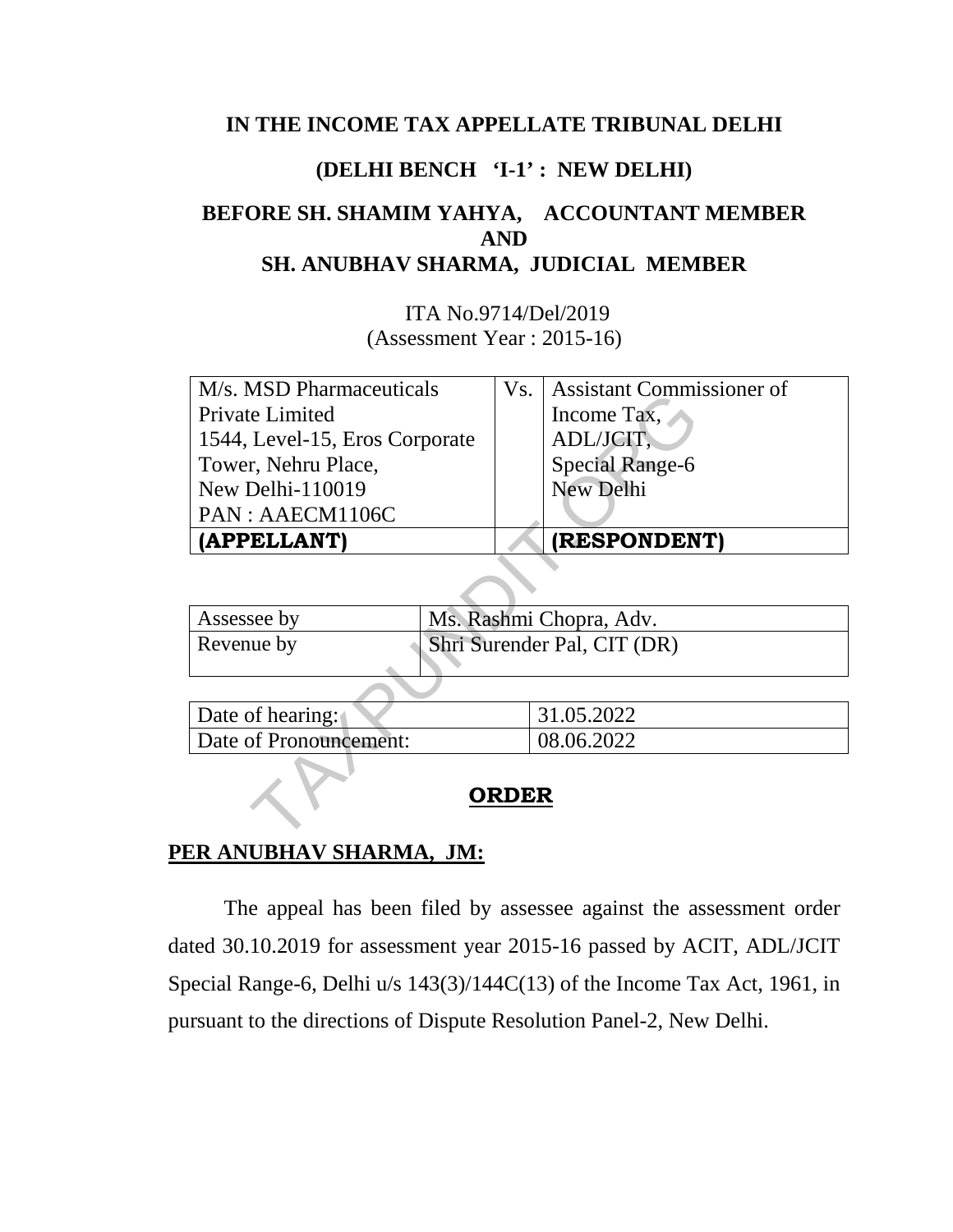2. Facts before this Bench are that the assessee company is a part of Merck group. It is engaged in import and resale of pharmaceutical products in the Indian market (including vaccines) developed by the Merck group. It filed return of income on 28.11.2015 declaring total income of Rs 67,01,81,320/-. The case was selected for scrutiny. Accordingly, notice u/s 143(2) of the Act dated 30.08.2016 was sent to the assessee.

2.1 During the year under consideration, the assessee company has entered into transactions with associated enterprises. Therefore, a reference was sent by the Assessing Officer to Transfer Pricing Officer for determining the 'arms' length price' u/s 92CA(3) in respect of 'international transactions' entered into by the assessee during the AY. 2014-15.

2.2 Finalizing the TP proceedings, the TPO has passed an order u/s 92CA(3) of the Income Tax Act, 1961 on 26.10.2018 proposing the substantive adjustment amounting to Rs. 22,28,05,068/- following RPSM and protective adjustment of Rs. 37,47,33,203/- following BLT on account of marketing and market development (AMP) function carried out for the AE. Apart from th s TPO proposed Adjustment of Rs. 82,97,774/-, on account of support services. TNMM was also applied by the TPO for benchmarking of Support Service Segment rejecting assessee's approach under CPM method. nto transactions with associated enterprises. Theref<br>t by the Assessing Officer to Transfer Pricin<br>ing the 'arms' length price' u/s 92CA(3) in respect<br>ons' entered into by the assessee during the AY. 201<br>nalizing the TP pr

2.3 Accordingly a Draft Order computing the taxable income of the assessee company at Rs. 90,12,84,160/- under section 143(3) r.w.s. 144C dated 19.12.2018 was forwarded to the assessee.

2.4 The assessee filed its objections against the Draft Order under section 144C of the Act before the Dispute Resolution. The Dispute Resolution vide

2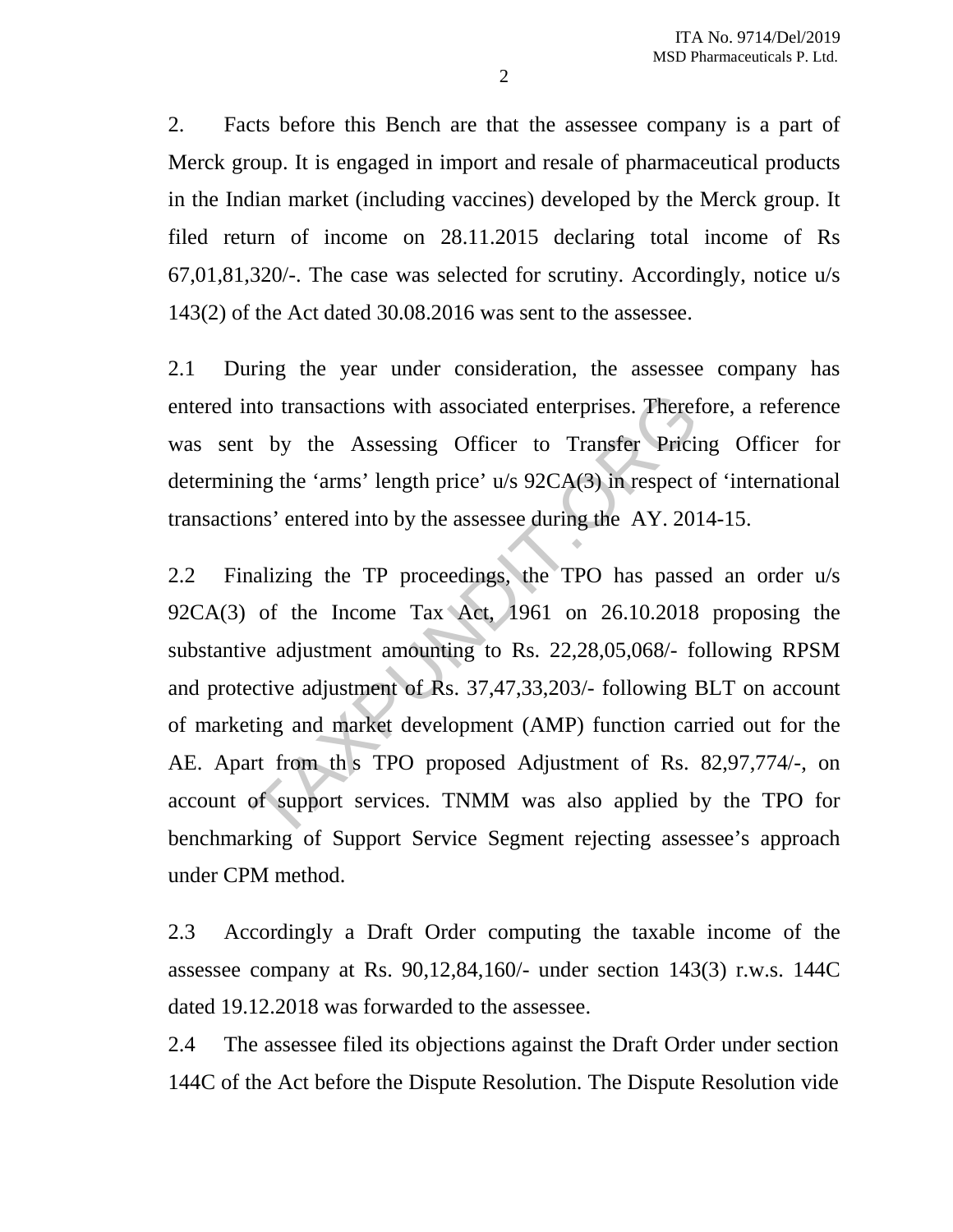order dated 19.09.2019 received by Ld. AO on 30.09.2019, has issued directions under section 144C(5) of the Income-tax Act, 1961.Based on same order giving effect to the directions of DRP was passed to the following effect, by TPO on 17/10/2019 and Transfer Pricing adjustment of Rs. 36,93,24,653/- was added to the income of the assessee with following observations;.

*" Following the direction of Ld. DRP revised Computation is hereby computed as above where original adjustment of Rs. 22,28,05,068/- on intensity approach to benchmark AMP Expenses is recomputed to Rs. Nil. Whereas original adjustment of Rs. 37,47,33,203/- on BLT approach is recomputed at Rs. 36,93,24,653/-. In view of the above revised computation, the adjustment of Rs. 36,93,24,653/- (Proposed on BLT approach) is taken as substantive and adjustment under the head support service revised to Nil following the Ld. DRP Direction... "* 

| compared as above micro original aupasinom<br>22,28,05,068/- on intensity approach to benchmark AMP Expenses is<br>recomputed to Rs. Nil. Whereas original adjustment of Rs.<br>37,47,33,203/- on BLT approach is recomputed at Rs. 36,93,24,653/-.<br>In view of the above revised computation, the adjustment of Rs.<br>36,93,24,653/- (Proposed on BLT approach) is taken as substantive<br>and adjustment under the head support service revised to Nil<br>following the Ld. DRP Direction" |                                             |                                                                                         |                                                                                               |  |
|-------------------------------------------------------------------------------------------------------------------------------------------------------------------------------------------------------------------------------------------------------------------------------------------------------------------------------------------------------------------------------------------------------------------------------------------------------------------------------------------------|---------------------------------------------|-----------------------------------------------------------------------------------------|-----------------------------------------------------------------------------------------------|--|
| The total adjustments made in this case were tabulated as below :                                                                                                                                                                                                                                                                                                                                                                                                                               |                                             |                                                                                         |                                                                                               |  |
| S. No.                                                                                                                                                                                                                                                                                                                                                                                                                                                                                          | $\sigma f$<br><i>Nature</i><br>transactions | Adjustment u/s 2CA<br>$(Rs.)$ as proposed vide<br>original TP order dated<br>26.10.2018 | Adjustment $u/s$ 92CA (Rs.)<br>as proposed vide TP<br>appeal effect order dated<br>17.10.2019 |  |
| 1.                                                                                                                                                                                                                                                                                                                                                                                                                                                                                              | AMP                                         | 37,47,33,203*                                                                           | 36,93,24,653                                                                                  |  |
| 2.                                                                                                                                                                                                                                                                                                                                                                                                                                                                                              | AMP                                         | 22,28,05,068                                                                            | Nil                                                                                           |  |
| $\mathfrak{Z}$ .                                                                                                                                                                                                                                                                                                                                                                                                                                                                                | Suppo <i>t</i> services                     | 82,97,774                                                                               | Nil                                                                                           |  |
|                                                                                                                                                                                                                                                                                                                                                                                                                                                                                                 | Total adjustment u/s 92CA                   | 23,11,02,842                                                                            | 36,93,24,653                                                                                  |  |

*The total adjustments made in this case were tabulated as below :* 

*\*Protective addition* 

*4. In view the above, the Ld AO assessed income of the assessee company with following recomputation:* 

|      | Income as per return of income                                                     | $\vert$ Rs. 67,01,81,320/- |
|------|------------------------------------------------------------------------------------|----------------------------|
| Add. | Transfer Pricing Adjustment (as   Rs. 36,93,24,653/-<br>discussed in para 3 above) |                            |
|      | Total income                                                                       | Rs. 103,95,05,973/-        |
|      | Rounded off                                                                        | Rs. 103,95,05,970/-        |

3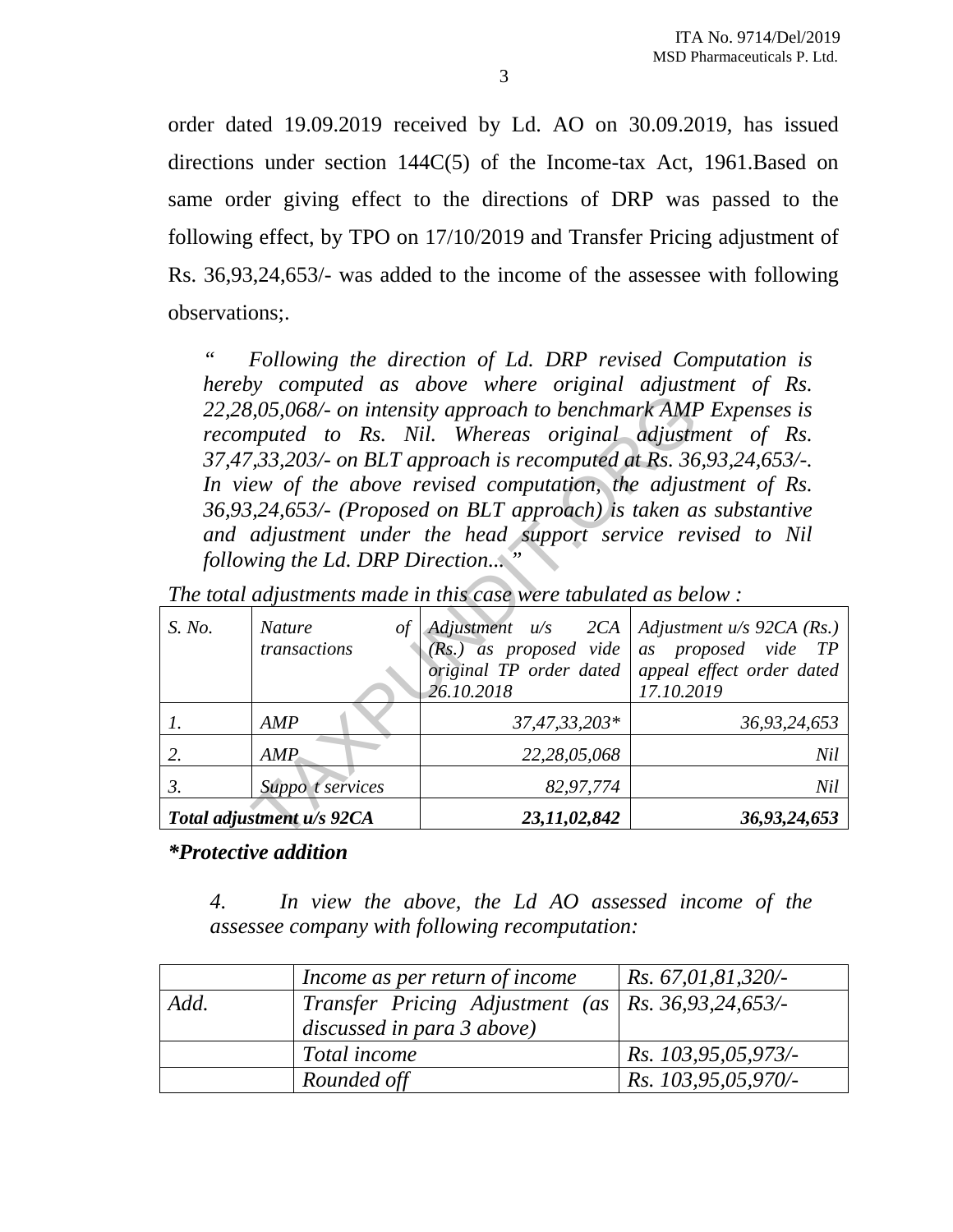3. Assessee has come in appeal raising following grounds :

## *That on facts and circumstances of the case and in law:*

1. *The Learned ('Ld.') Assessing Officer ('AO') / Transfer Pricing Officer ('TPO') / Hon'ble Dispute Resolution Panel ('DRP') erred in determining the total income of the Appellant at Rs.1,03,95,05,970 as against Rs.67,01,81,320 reported by the Appellant in the return of income.* 

## *Transfer Pricing issues*

2. *The Ld. AO/ TPO/ Hon'ble DRP grossly erred, both in facts and in law, in enhancing the income of the Appellant by Rs. 36,93,24,653 on account of non-receipt of income for "allegedly excessive" AMP expenses incurred by the Appellant.* 

3.1. *The Ld. AO/ TPO/ Hon ble DRP erred in assuming jurisdiction in respect of the AMP expenditure when such expenditure did not satisfy the requisites of being an international transaction under Section 92B read with Section 92F(v) of the Act.* 

3.2. *The Ld. AO/ TPO/ Hon'ble DRP erred in not appreciating that expenditure incurred by the Appellant was on account of sales activity and, could not be regarded as a 'transaction' in absence of any understanding/ arrangement between the Appellant and that associated enterprise (AE) for the promotion of brand and therefore cannot be termed as an 'international transaction' between the Appellant and the AE.*  The Ld. AO/ TPO/ Hon'ble DRP grossly errits and in law, in enhancing the income of the Appelson, 93,24,653 on account of non-receipt of income for essive" AMP expenses incurred by the Appellant.<br>The Ld. AO/ TPO/ Hon ble D

3.3. *The Ld. AO/ TPO/ Hon'ble DRP erred in not holding that the existence of international transaction in respect of AMP has to be seen through the prism of 'conduct of the parties' and the ownership of IPR(s) and their usage.* 

*3.4 The Ld. AO/ TPO/ Hon'ble DRP erred in re-characterizing the unilateral AMP expenditure being payments made by Appellant to independent third parties as an 'international transaction', in the absence of any material on record and/or any power under Chapter X of the Act.* 

*3.5 The Ld. AO/ TPO/ Hon'ble DRP erred in failing to*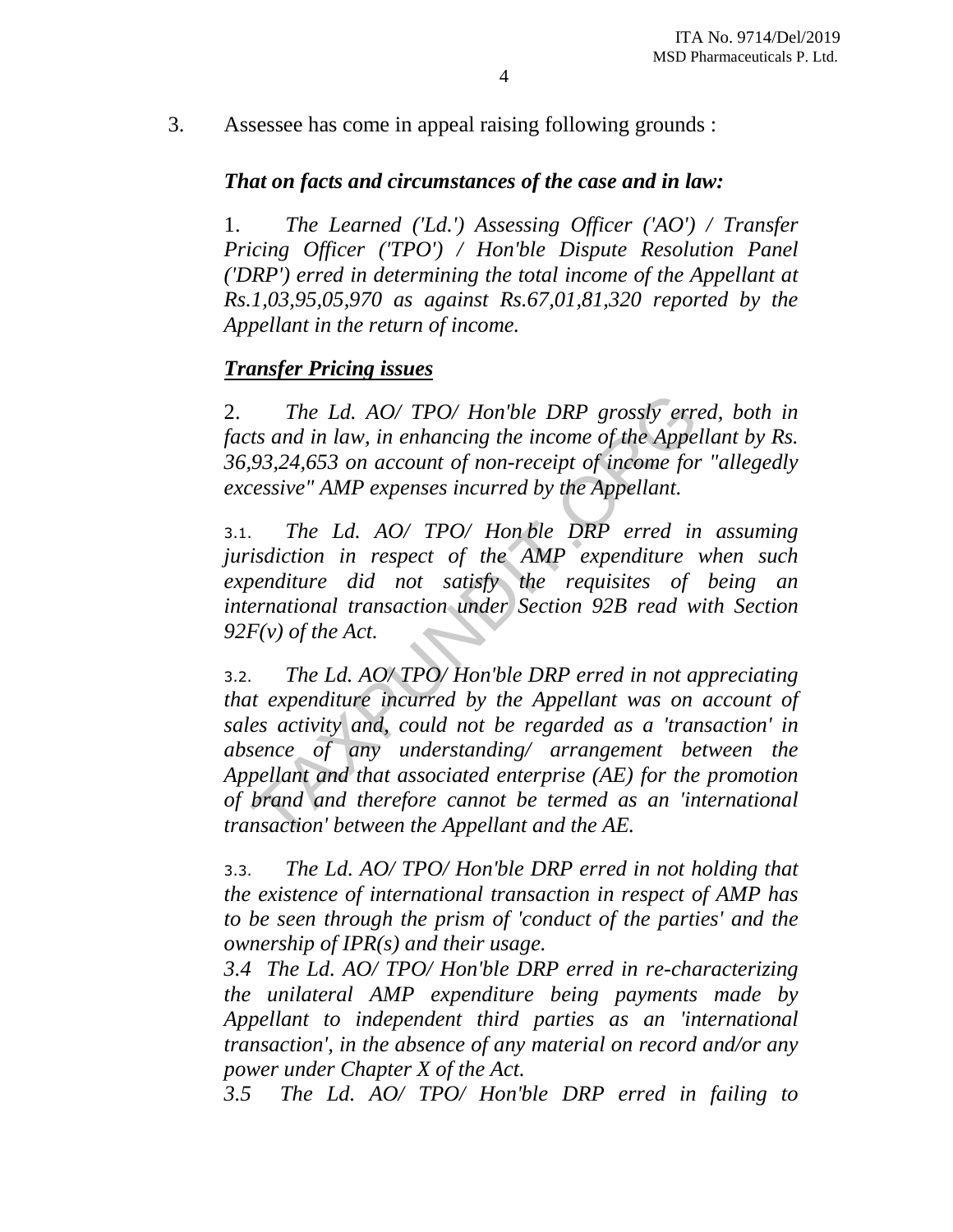*appreciate the fact that the Appellant operates in the pharmaceutical industry which is a highly regulated industry which prohibits the Appellant from undertaking any kind of advertising campaign to promote its products as alleged by the Ld. AO / TPO / Hon'ble DRP and that the alleged AMP expenses relate to medical detailing expenses, disease awareness campaigns etc.* 

*3.6 The Ld. AO/ TPO/ Hon'ble DRP erred in holding that the Appellant is adding value to the products sold in India by incurring AMP expenses without appreciating the fact that AMP expenses incurred by the Appellant are primarily for the purpose of selling the products and not towards brand building activity and is interlinked and interconnected to the distribution business of the Appellant.* 

*3.7 The Ld. AO/ TPO/ Hon'ble DRP erred on facts and in law in not appreciating that the AMP expenses are incurred by the Appellant at its own volition for its own benefit and any benefit accruing to the AE is incidental for which no compensation is warranted.* 

*3.8 The Ld. AO/ TPO/ Hon'ble QRP erred in wrongly assuming that the Appellant is operating under directions and for the purposes of the AE* 

*3.9 The Ld. AO/ TPO/ Hon'ble DRP erred in applying Bright Line Test (BLT) for computing adjustment on account of expenditure on AMP on protective basis without appreciating that in absence of specific provision under the Transfer Pricing regulations in India, an adjustment on account of the arm's length price of AMP expenses could not be made.*  selling the products and not towards brand build<br>d is interlinked and interconnected to the distribution<br>the Appellant.<br>The Ld. AO/TPO/Hon'ble DRP erred on facts<br>not appreciating that the AMP expenses are incur-<br>pellant at

*3.10 The Ld. AO/ TPO/ Hon'ble DRP erred in applying BLT against the binding precedent as laid down by the Hon'ble Delhi High Court in case of Sony Ericson Mobile Communications [374 ITR 118 (Del)] and Appellant's own case in previous assessment years.* 

*3.11 The Ld. AO/ TPO/ Hon'ble DRP erred in not appreciating that 'bright line limit' is not a prescribed method under the purview of section 92C of the Act.* 

*3.12 The Ld. AO/ TPO/ Hon'ble DRP erred not appreciating that Transactional Net Margin Method (TNMM) analysis included AMP expenses and could not be benchmarked and adjusted as a part of the adjustment pertaining to marketing*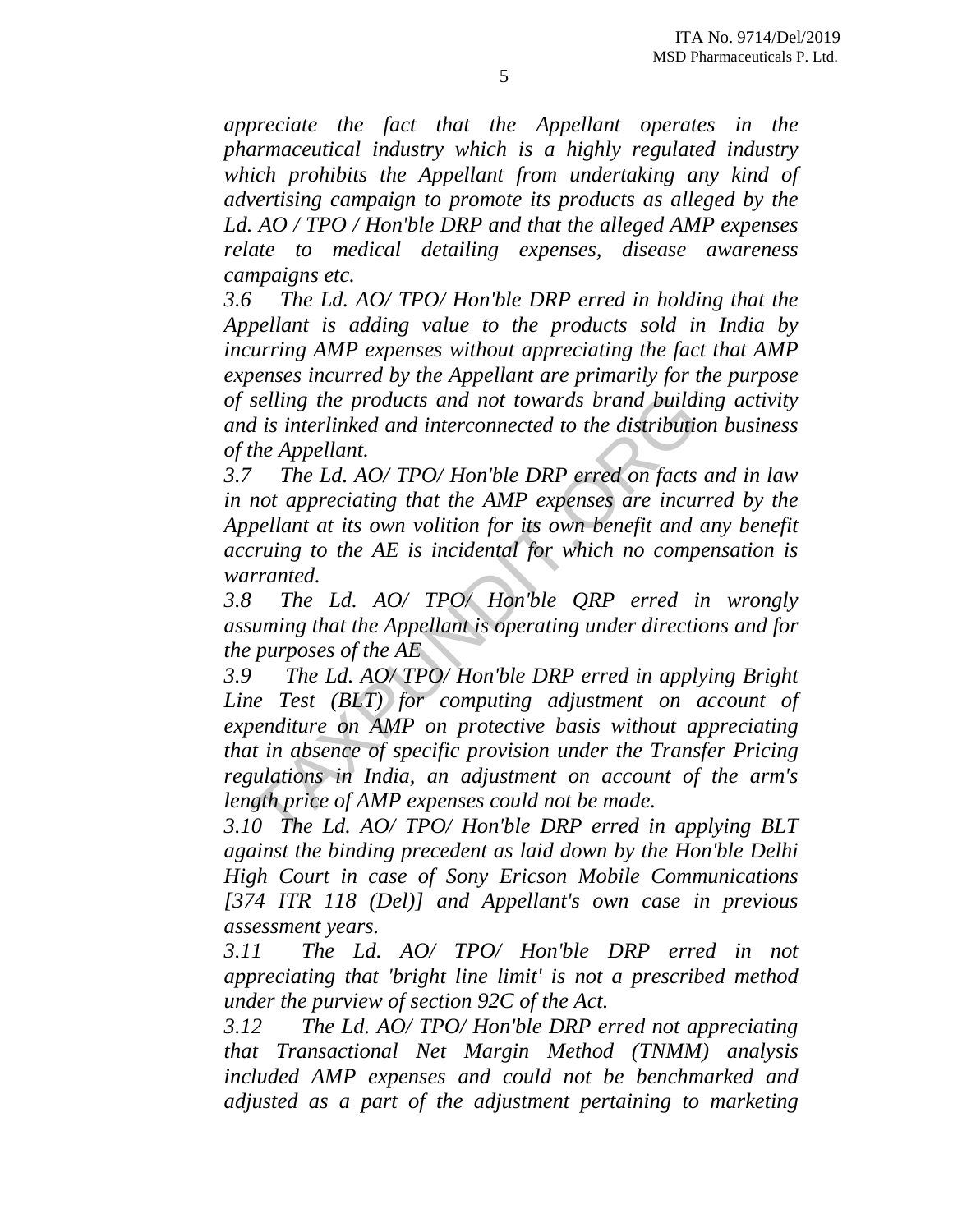*intangibles.* 

*Notwithstanding and without prejudice to the above grounds, the Appellant craves to raise following grounds on merits:* 

*3.13 The Ld. AO / TPO / Hon'ble DRP erred in not granting setoff of excess profit from distribution of products while benchmarking the alleged international transaction of incurrence of excessive AMP expenditure as has been held by the Hon'ble Delhi High Court in the case of Sony Ericson Mobile Communications [374 ITR 118(Del)].* 

*3.14. The Ld. AO/ TPO/ Hon'ble DRP erred in not appreciating that the Appellant has not provided any value added/ brand building services to its AE by incurring AMP expenditure, and therefore, no mark-up could have been charged/ levied on such expenditure, even if the same was to be characterized as an 'international transaction'.* 

3.15. *Notwithstanding and without prejudice that no mark-up could have been levied, the Ld AO/ TPO/ Hon'ble DRP erred in applying an ad-hoc mark-up of 12.15% on allegedly excess AMP expenses incurred by the Appellant by selecting improper comparable companies for application of mark-up, being entities providing market support functions.* 

3.16. *The Hon'ble DRP erred in not directing Ld. AO / TPO to exclude the selling and distribution expenditure from the quantum of alleged excessive AMP expenditure while benchmarking the alleged international transaction using substantive and / or protective methods, which is against the binding principles of the Hon'ble High' Court in case of Sony Mobile Communications [374 ITR 118(Del)] and various other cases.*  It the Appellant has not provided any value add<br>
ilding services to its AE by incurring AMP expent<br>
perfore, no mark-up could have been charged/levi<br>
benditure, even if the same was to be character<br>
ternational transaction

3.17. *The Ld. AO/ TPO/ Hon'ble DRP erred in giving an erroneous finding of using comparables selected by the Ld. TPO, which are, neither functionally comparable, nor into similar business activities to benchmark the AMP expenses of the Appellant.* 

## 3. *Penalty proceedings under section 271(l)(c) of the Act*

 *The Ld. AO erred in holding that the Appellant has furnished inaccurate particulars of its income and initiated penalty*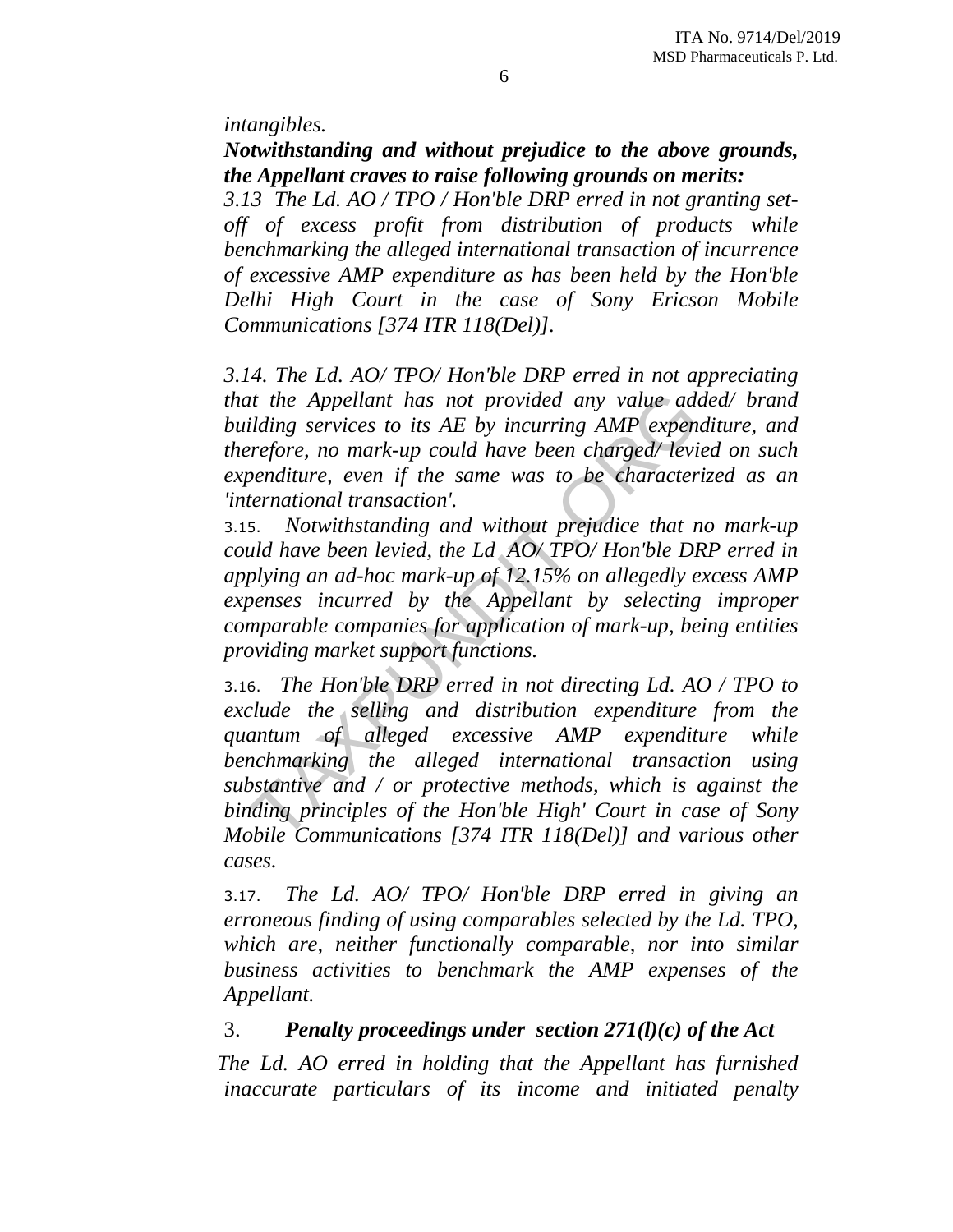*proceedings under section 271(l)(c) of the Act.* 

### 4. *General*

 *Each one of the above grounds of appeal is without prejudice to one another.* 

 *The Appellant craves leave to add to, alter, amend, vary, withdraw or substitute all or any of the grounds of appeal or add a new ground or grounds of appeal at anytime before or at the time of hearing of the appeal."* 

4. Heard and perused the record.

5. During the course of arguments, ld. Counsel appearing for the assessee submitted at Bar that although the appeal has been filed against the addition of Rs. 36,93,24,653/- in respect of ALP adjustment made on protective basis by applying BLT and appellant has filed various grounds against this addition however, given the main ground of contention being use of BLT approach by the TPO the other grounds are not being pressed upon. It was further submitted that as such the issue that survive are covered by ground no. 2 read with 3.9 and 3.10. in the course of arguments, ld. Counsel appears united at Bar that although the appeal has been of Rs. 36,93,24,653/- in respect of ALP adjust e basis by applying BLT and appellant has filed visit addition however, given t

5.1 The Ld. Counsel submitted that application of BLT to the facts and circumstances on account of marketing and market development functions carried out for the AE is not sustainable as held in appellant's own case for the assessment year 2013-14 and further reliance was also placed on decision of Hon'ble Delhi High Court in case of **Sony Ericsson Mobile Communications** India Pvt. Ltd. vs. Commissioner of Income Tax - III, (2015) **374 ITR 118** (**Delhi**).

6. Now it can be observed from the matter on record that the Ld. TPO has observed in para 13.1

 *"13.1 Benchmarking of AMP expenditure - Bright line concept (Protective Adjustment)*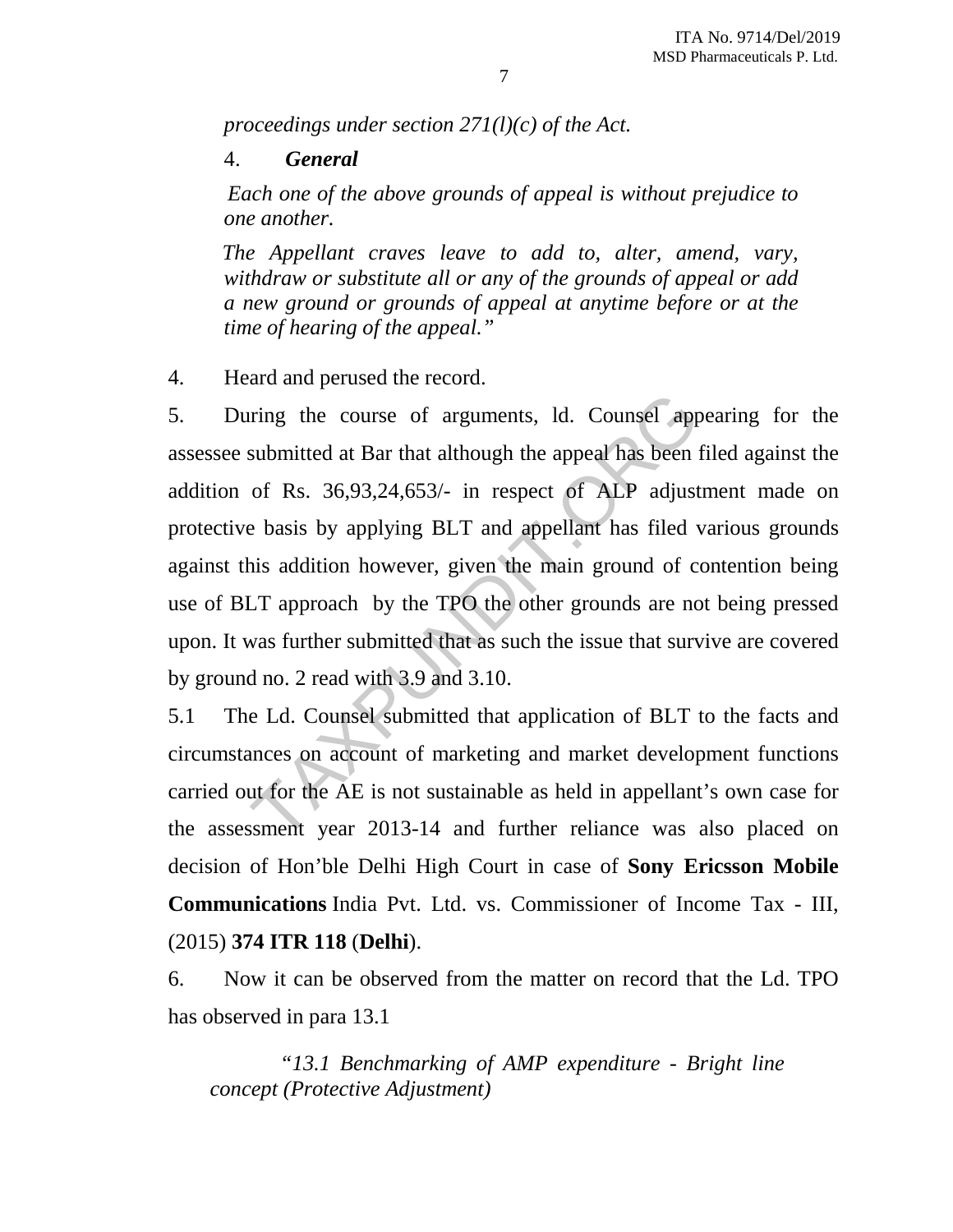*As far as the primary reliance of this office on segmentation estimating the segregation of routine promotional expenditure for purchase resale of products from the expenditure on marketing and market development service to the AE termed as brightline approach is concerned, it has already been discussed in great details in the order above that the Revenue Department has proposed a SIP before the Hon'ble Supreme Court of India. The assessee has pointed out that the rejection of stay by the Hon'ble Supreme Court was limited to the objection of the assesse on the existence of the international transaction and the same was not on the rejection of brightline. The assessee has not produced any order of the Hon'ble Court which has led It to believe so. Since the judgment of the Hon'ble High Court has not been stayed and in view of the objections of the Revenue to the judgement in the case of Sony Ericsson coupled with the fact of proposing an SLP on this issue, the contention to not consider Brightline analysis as primary method is not found acceptable. Moreover this method is in accordance with the provisions of rule 10AB as already discussed in details above. Keeping alive such stand of the revenue, benchmarking of International transaction for marketing and development of market services for the AE is carried out as under:"*  luced any order of the Hon'ble Court which has<br>the set so. Since the judgment of the Hon'ble High Cou<br>a stayed and in view of the objections of the Rever<br>ement in the case of Sony Ericsson coupled with the<br>posing an SLP on

7. The Ld. DRP in para 2.3.1 of his order has observed as follows -:

*"2.3.1 All these objections relate to the adjustment made by the TPO following BLT on protective basis by re-characterising the AMP spend as international transaction, determine the cost of the AMP spend following BLT and adding mark-up for marketing functions, and also with regard to the inclusion of sales, trade discount, rebates etc. in the AMP cost by the TPO. We have already upheld the treatment of the AMP spend as international transaction herein above. Though in Sony Ericsson Mobile Communications India (P.) Ltd. v. Commissioner of Income-tax -III [2015] 55 taxmann.com 240 (Delhi) the Hon'bie Delhi High Court has disapproved the bright line test for finding out the cost/value of international transaction as well as directed exclusion of sales, trade discount, rebates etc. from the AMP cost, the Hon'bie Delhi High Court (supra) has not been accepted and SLP has been*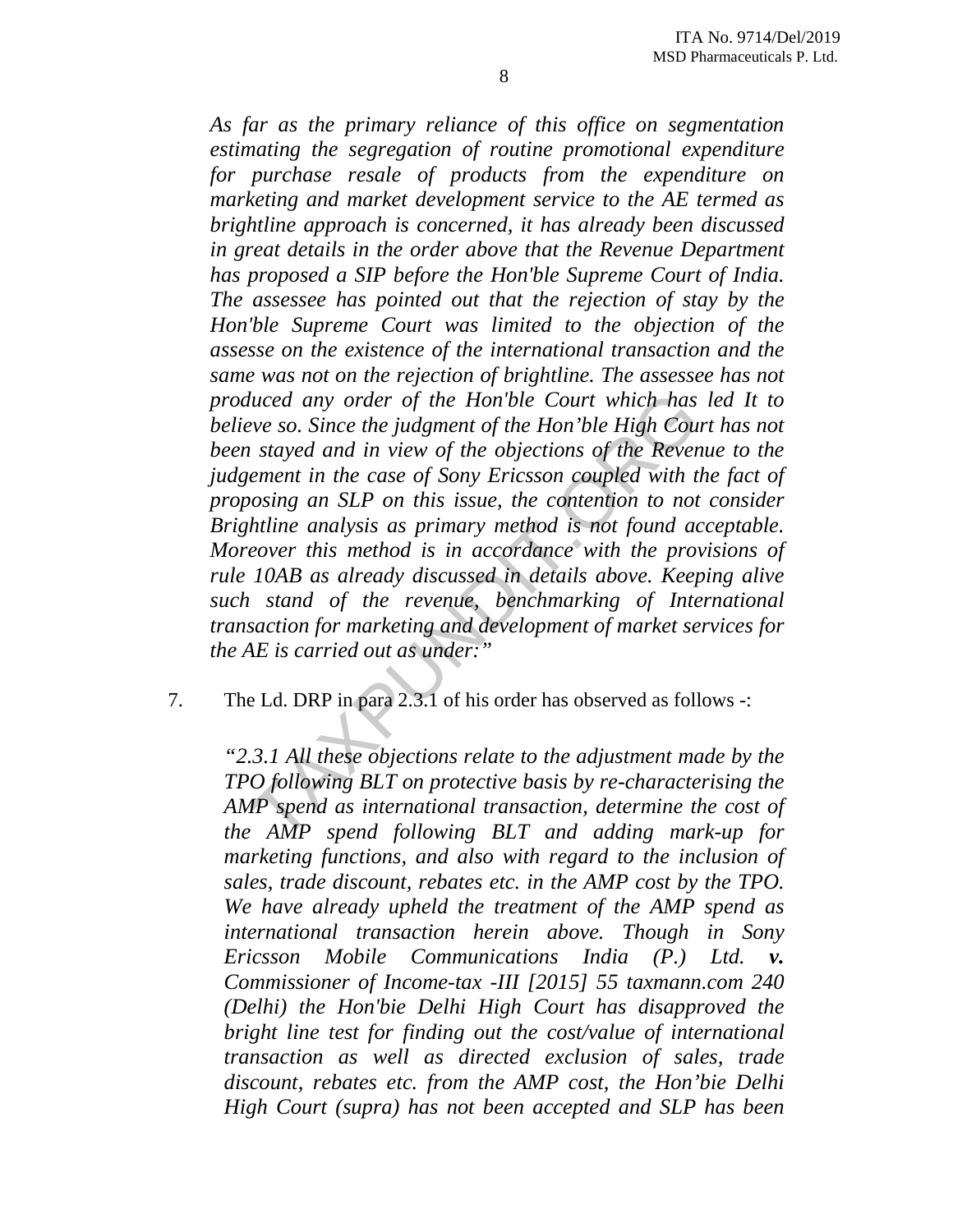*filed before the Hon'bie Supreme Court with regard to validity of Bright Line test as also on excluding selling and distribution expenses, discount and rebates, and other sales promotion expenses to the expenses relating to marketing intangibles for the brand owned by the AE."* 

8. However, as a matter of fact in assessee's own case for the assessment

year 2013-14, ITA No. 6565/Del/2017 it was held in para no. 8 as follows :-

*"So far as the question of set off of the brought forward business losses is incurred, learned representatives fairly agree that the matter is required to be remitted to the file of the Assessing Officer for fresh adjudication in the light of the result of the appellate proceedings in respect of the preceding assessment years in which the related disputed additions have been made. It is pointed out by the learned counsel that, in any event, the assessee has claimed set off of the loss of Rs 26,25,85,933 incurred in the assessment year 2012-13 which could not have been set off for the prior years, and the only year following the said assessment year is the year before us. It is also pointed out that the ALP adjustment, in respect of AMP expenses by applying the bright line test (BLT), which is now decided in favour of the assessee. While learned Departmental Representative did not really address on all these aspects, he fairly agreed to our suggestion that the matter is required to be examined afresh by the Assessing Officer in the light of outcome of the appellate proceedings for the other assessment years as also by way of a speaking order dealing with the specific contentions of the assessee. In the light of this undisputed position within a narrow compass of material facts, we remit the matter to the file of the Assessing Officer for fresh adjudication in the light of our above observations. We also direct the assessee to fully cooperate with the Assessing Officer in expeditious disposal of the remanded proceedings. Ordered, accordingly."*  ses is incurred, teamed representatives jurity agent that it is required to be remitted to the file of the Assections in the light of the result of to coedings in respect of the preceding assessment ye related disputed add

9. Further in assessment year 2014-15, ITA No. 7569/Del/2018 the Coordinate Benche's order in ITA No. 6565/Del/2017 has been followed.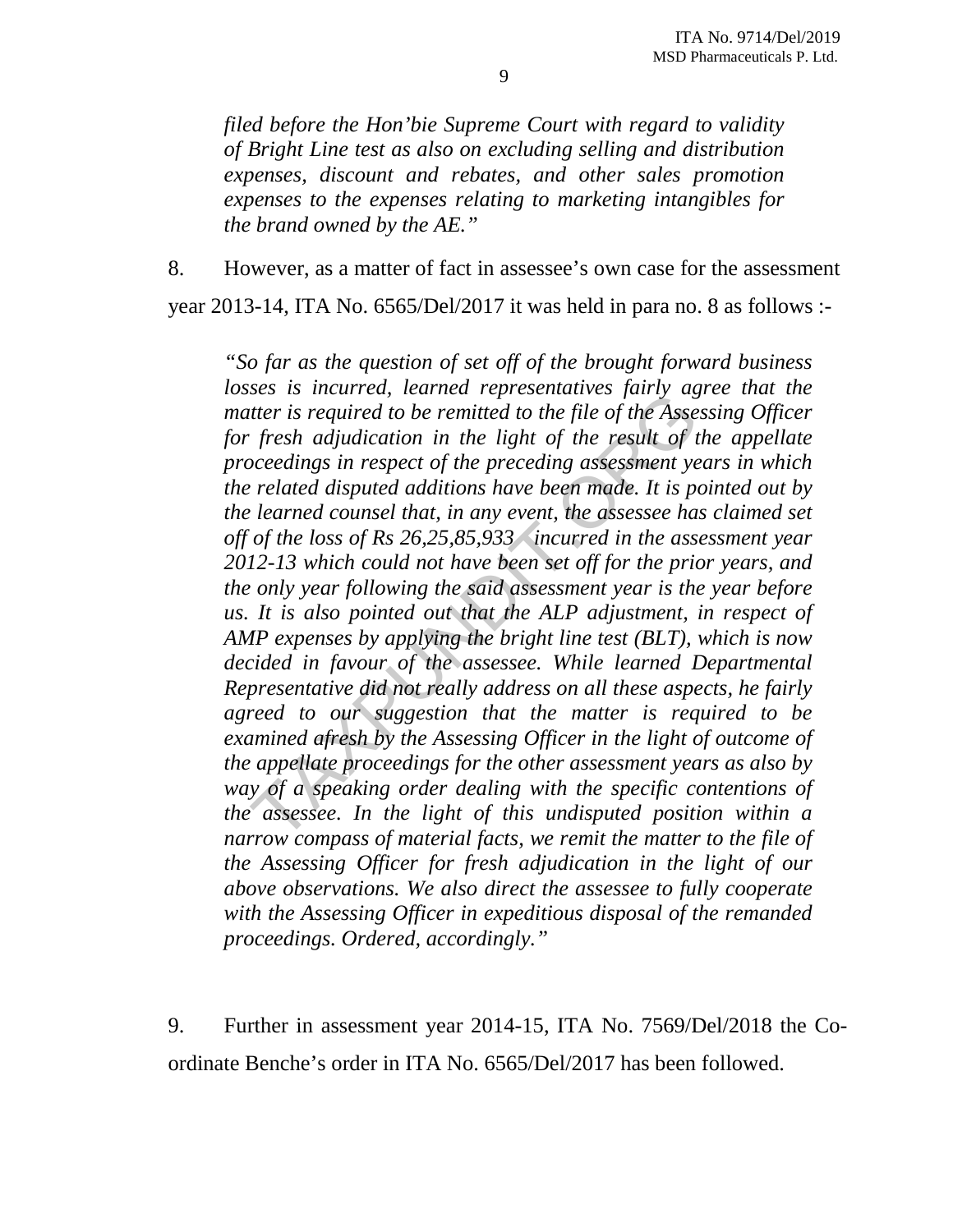10. As the matter of fact, the revenue's appeal against the order dated 07.03.2019 in ITA No. 7569/Del/2018 for assessment year 2014-15 has been dismissed vide ITA No. 891/2019 order dated 11.10.2019 by Hon'ble High Court wherein it is observed by Hon'ble Delhi High Court.

 *"The Department has preferred the present appeal to assail the order dated 07.03.2019 passed by the Income Tax Appellate Tribunal (ITAT) Delhi Bench: I-l', New Delhi in ITA No. 7569/Del/2018 in respect of the respondent assessee for the assessment year 2014-15. The Transfer Pricing Officer had sought to apply the Bright Line Method for determination of the price adjustment on protected basis since this Court has already rendered its decision in the case of Sony Ericsson Mobile Communications India Private Limited Vs. Commissioner of Income Tax, (2015) 374 ITR 118.*  seessment year 2014-15. The Transfer Pricing<br>ught to apply the Bright Line Method for determin-<br>ice adjustment on protected basis since this Court<br>indered its decision in the case of Sony Eric:<br>communications India Private

*Considering the fact that this Court has already rendered its decision in Sony Ericsson (supra) rejecting the adoption of the Bright Line Method by the TPO, in our view, the Assessing Officer could not have proceeded to make the protective assessment by applying the Bright Line Method.* 

11. The Ld. DR could not cite any factual distinction or different proposition of law then followed in the assessee's own case for aforesaid previous years. Consequently the grounds pressed and argued, no. 2 read with 3.9 and 3.10 are sustained and **appeal is allowed** and the adjustment of Rs. 36,93,24,653/- proposed on BLT approach is set aside.

Order pronounced in the open court on  $8<sup>th</sup>$  June, 2022.

 $Sd$  /-  $Sd$  /-**ACCOUNTANT MEMBER JUDICIAL MEMBER** *Date:- 8th .06.2022*  **\*Binita, SR.P.S\*** 

 **(SHAMIM YAHYA) (ANUBHAV SHARMA)**